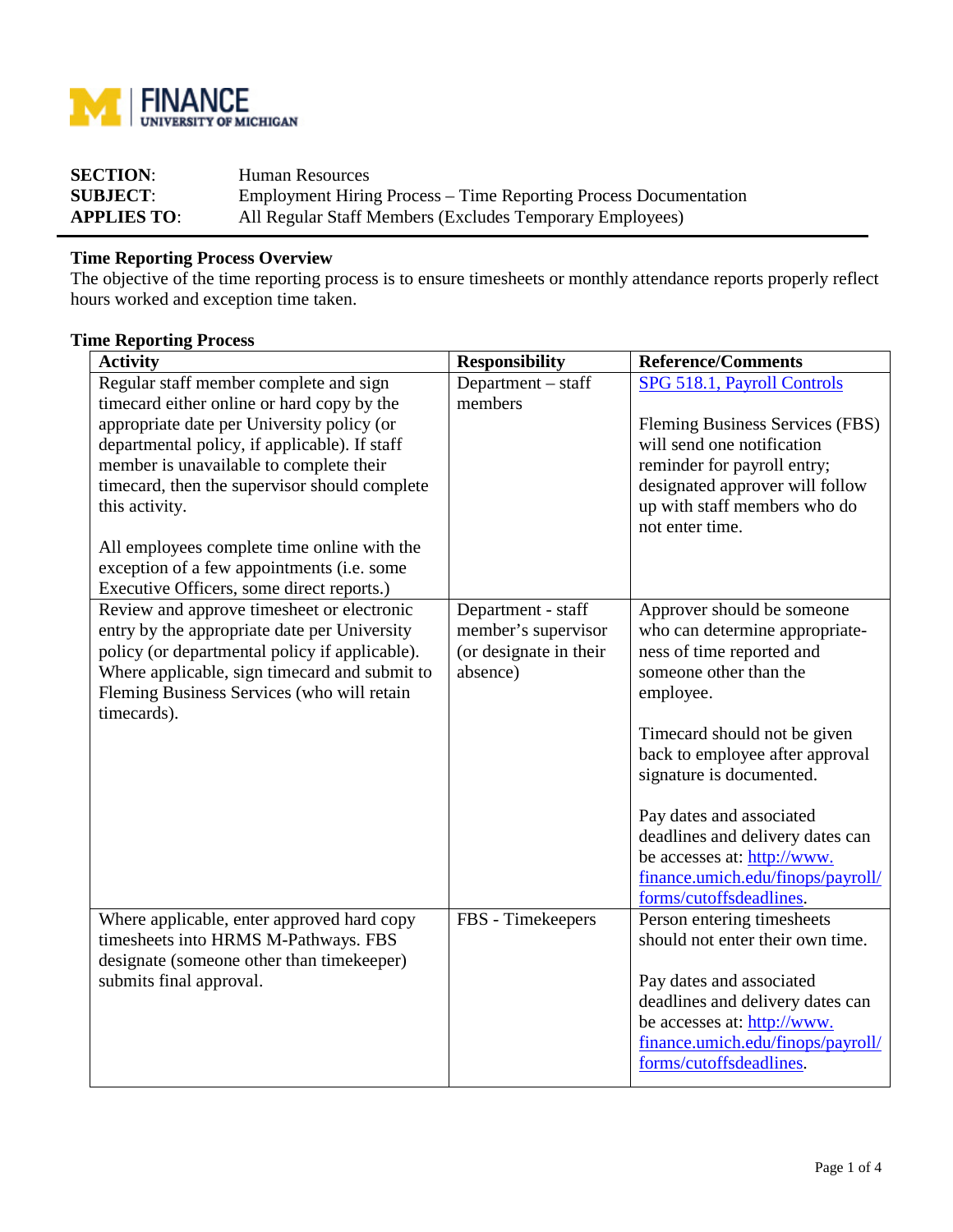

| Ensure exception time recorded follows the<br>applicable exception time SPG policy and<br>procedures.<br>Contact FBS for assistance if needed.                                                        | Department - staff<br>member's supervisor<br>(or designate in their<br>absence) | SPG 201.03, Funeral Time<br>SPG 201.06, Call Back Pay<br>SPG 201.11-0, Sick Time Pay<br>SPG 201.26, Holidays<br>SPG 201.26-1, Season Days<br>SPG 201.27, Emergency Closing<br>SPG 201.29, Jury and Witness<br>Pay<br>SPG 201.30-0, Leaves of<br>Absence<br>201.31, Lunch Periods<br>SPG 201.36, On Call Pay<br>SPG 201.55, Shift Premium<br>SPG 201.71, Withholding of<br><b>Services</b><br>SPG 201.33, Military Reserve<br><b>Duty Pay</b> |
|-------------------------------------------------------------------------------------------------------------------------------------------------------------------------------------------------------|---------------------------------------------------------------------------------|----------------------------------------------------------------------------------------------------------------------------------------------------------------------------------------------------------------------------------------------------------------------------------------------------------------------------------------------------------------------------------------------------------------------------------------------|
|                                                                                                                                                                                                       |                                                                                 | SPG 201.64-0, Vacation                                                                                                                                                                                                                                                                                                                                                                                                                       |
| Ensure overtime recorded follows the<br>applicable SPG policy and procedures or union<br>contract.                                                                                                    | Department - staff<br>member's supervisor<br>(or designate in their<br>absence) | SPG 201.38, Overtime<br>Department administrative heads<br>of operating units or their<br>authorized representative are<br>responsible for the scheduling<br>and approval of overtime before<br>overtime work is performed.<br>Staff members may not authorize<br>or certify their own overtime.                                                                                                                                             |
| Run the "Reported Time" report before<br>University payroll is run to ensure all time has<br>been entered into the system. Notify<br>department supervisor with any variances/<br>corrections needed. | FBS - Timekeeper                                                                |                                                                                                                                                                                                                                                                                                                                                                                                                                              |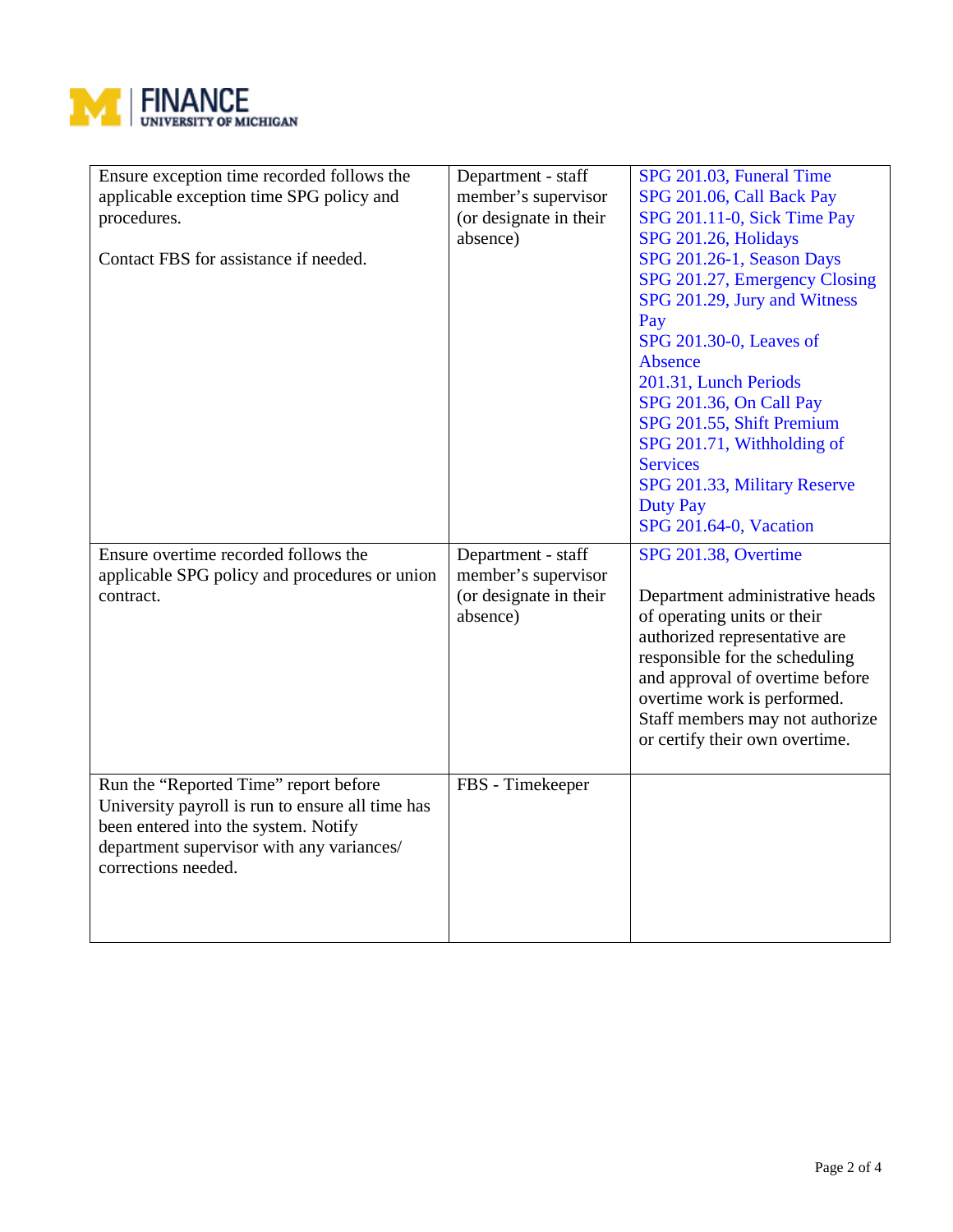

| If corrections are needed post-pay cycle for    | Department $-$ staff  |  |
|-------------------------------------------------|-----------------------|--|
| staff members who complete their time           | member and            |  |
| electronically, the staff member should adjust  | supervisor (or        |  |
| their applicable online timesheet for the date  | designate in their    |  |
| that needs correction by typing in the hours or | absence)              |  |
| time reporting code that needs to be changed    |                       |  |
| and notify supervisor. The elapsed time page    | FBS - Timekeeper (for |  |
| should be approved online by the supervisor     | hardcopy changes)     |  |
| and the adjustments will be processed with the  |                       |  |
| staff member's next scheduled payroll.          |                       |  |
|                                                 |                       |  |
| If corrections are needed post-pay cycle for    |                       |  |
| staff members who complete their time via       |                       |  |
| hardcopy, they should adjust hardcopy           |                       |  |
| timesheet, have their supervisor approve and    |                       |  |
| submit to FBS. FBS will enter changes and       |                       |  |
| submit final approval.                          |                       |  |
| Ensure all approved time is verified by         | $FBS - Timekeeper$    |  |
| comparing the gross pay register with the time  |                       |  |
| sheets and "Reported Time" report.              |                       |  |

## **Other related information:**

Key Contacts:

- Contact FBS for time and labor access questions.
- Contact FBS for any concerns.
- For University HR assistance contact FBS.

Related Standard Practice Guides:

- In accordance with **SPG 501.10, Policy on Effort Certification**, employees must accurately certify to the percentage of effort devoted to sponsored projects or more than one functional activity.
- In accordance with [SPG 201.52, Rest Periods,](http://spg.umich.edu/pdf/201.52.pdf) there will normally be a rest period which may be taken at a time and place and in a manner which does not interfere with the efficiency of the department. The rest period will be with pay and will not exceed 15 minutes for each 4 hours of work. The rest period is intended to be a recess to be preceded and followed by an extended work period. Consequently, it may not be used to cover a staff member's late arrival to work or early departure, to extend the lunch period, nor may it be regarded as cumulative if not taken.
- In accordance with [SPG 201.67, Work Schedules,](http://spg.umich.edu/pdf/201.67.pdf) work schedules are determined on the basis of the needs and requirements of each unit and are designed to: provide orderly and efficient service, provide regularly recurring consecutive hours of work where practicable and avoid overtime.